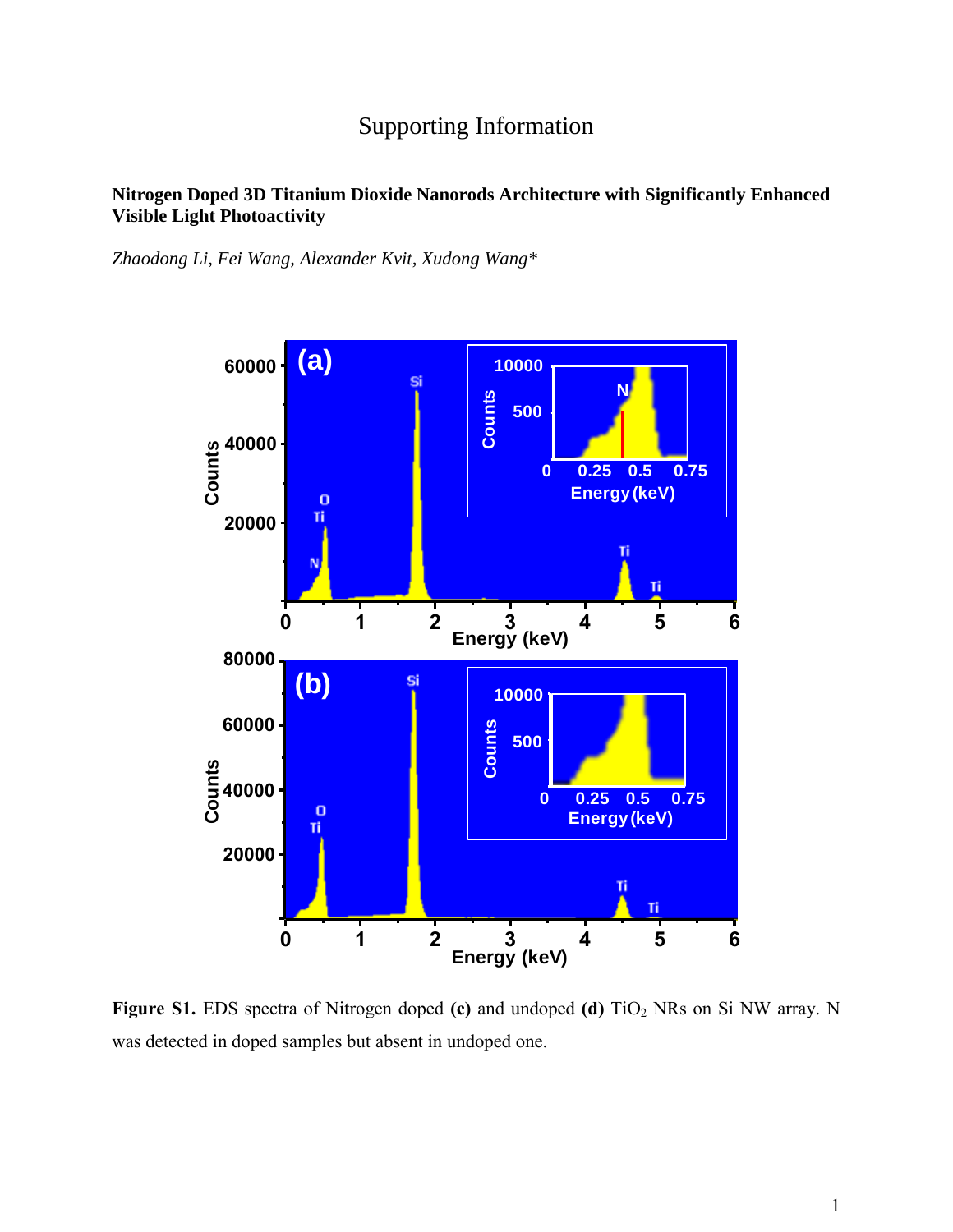**Table S1.** Summary of the average concentrations of N dopant corresponding to different doping ratios. The values were obtained by energy-dispersive X-ray spectroscopy (EDS).

|           | A1                                  | A2          | A <sub>3</sub> | A4        | A5 | A6   | A7   |
|-----------|-------------------------------------|-------------|----------------|-----------|----|------|------|
| Samples   | Undoped 1:80 1:40 1:20 1:10 1:5 1:1 |             |                |           |    |      |      |
| N at $\%$ | $\overline{0}$                      | $0.82$ 1.52 |                | 1.81 2.01 |    | 2.28 | 1.79 |



Figure S2. Nitrogen doping effect to the morphology of TiO<sub>2</sub> NR structures. (a) SEM images of TiO<sub>2</sub> NRs synthesized under different NH<sub>3</sub> cycle ratios. The ratio between NH<sub>3</sub> cycle and H<sub>2</sub>O cycle in SPCVD growth is marked as *X:Y*. Scale bar, 200 nm.